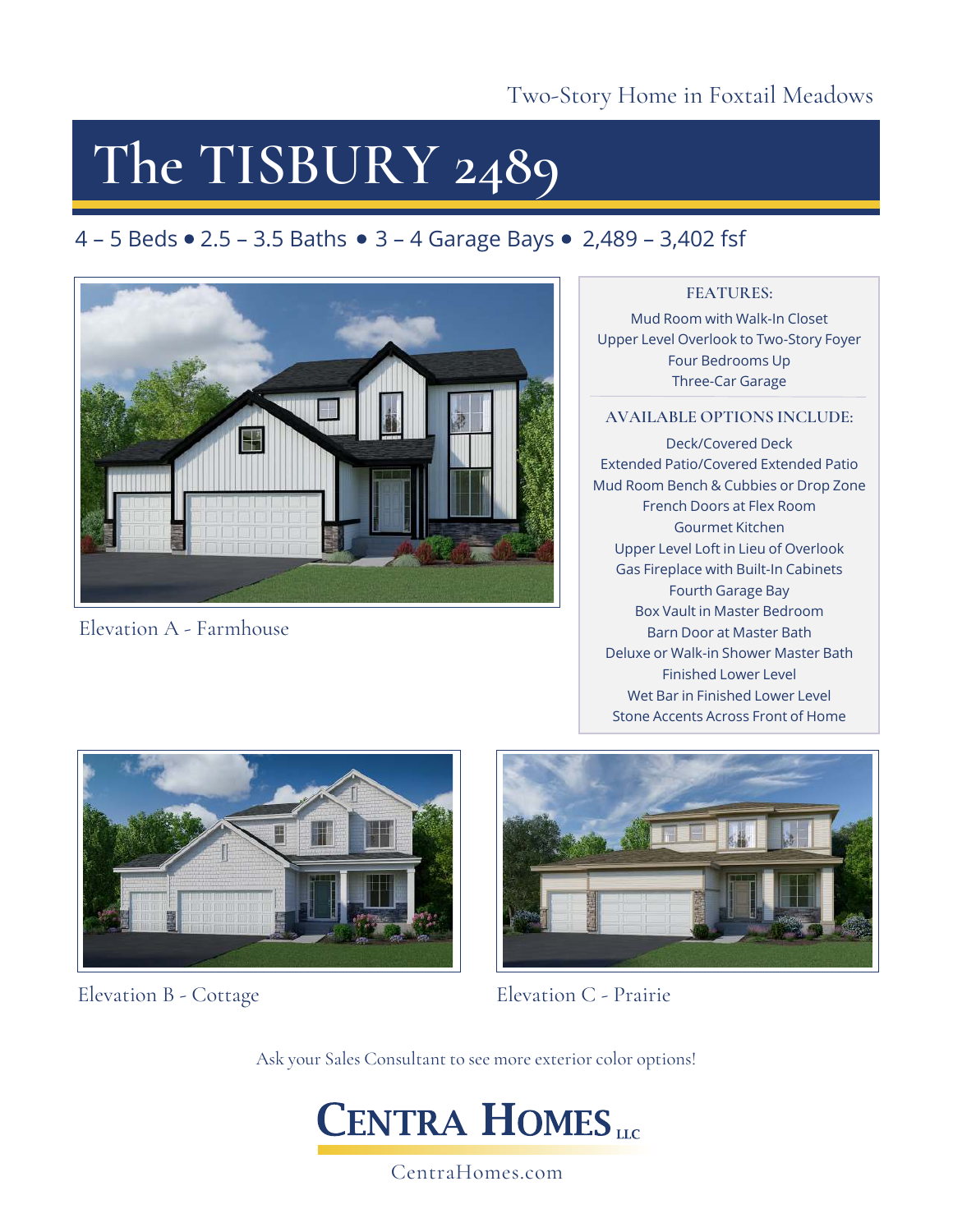## Two-Story Home in Foxtail Meadows

# **The TISBURY 2489**

Farmhouse floor plan shown; covered porch, window placement and fsf may vary per elevation.



CentraHomes.com